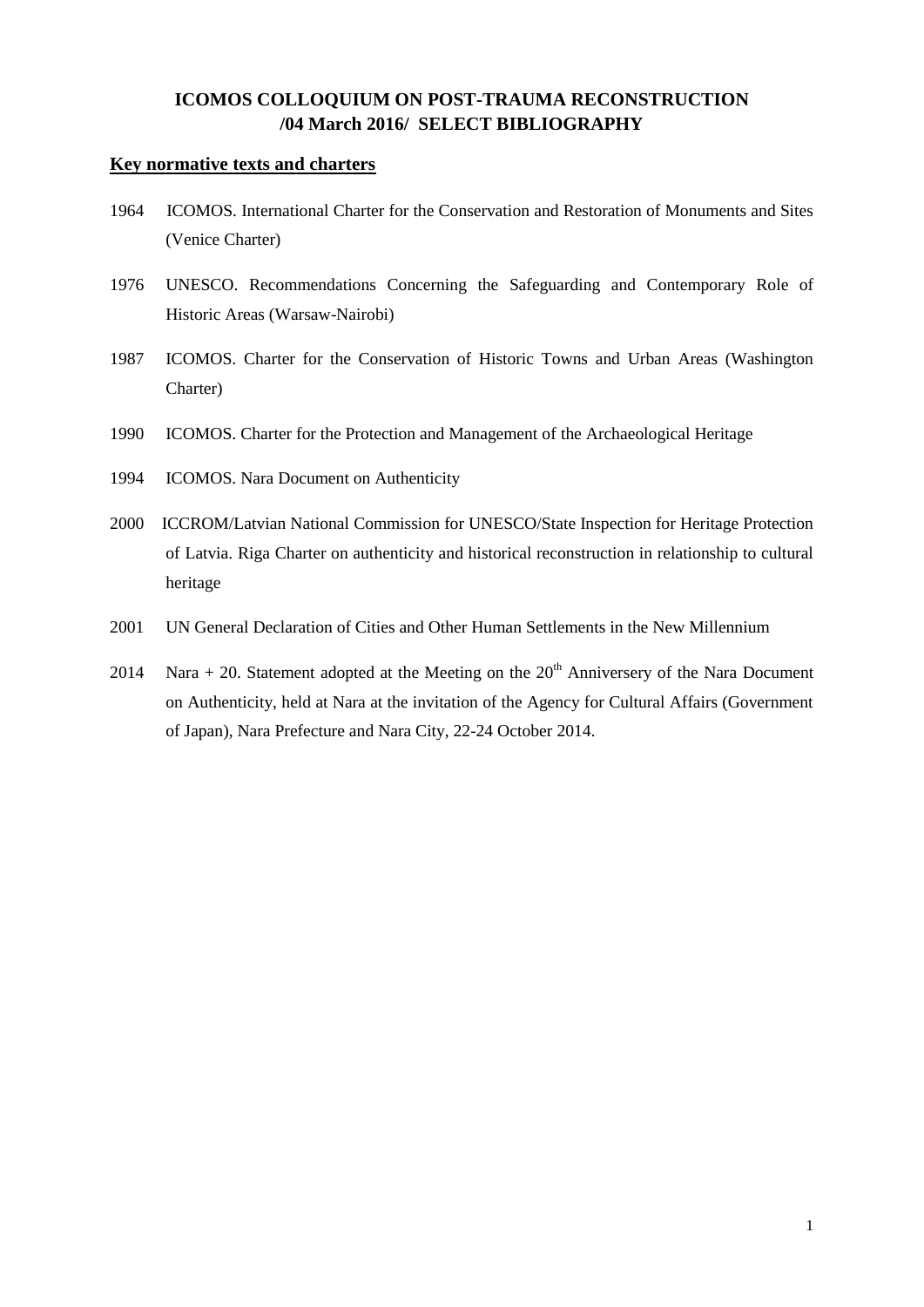#### **General references**

- Barakat, S. (ed.). *After the Conflict: Reconstruction and Development in the Aftermath of War.* London, I.B. Tauris, 2005.
- Barakat, S., J. Calameet E. Charlesworth (ed.). *Urban triumph or urban disaster?* Symposium Report, Postwar Reconstruction and Development Unit (York, UK) and Massachusetts Institute of Technology (Cambridge, USA), 1998.
- Barakat, S., C. Wilson, V.S. Simcic, and M. Kosakovik. «Challenges and dilemnas facing the reconstruction of war-damaged cultural heritage: the case study of Pocitelj, Bosnia Herzegovina». In Layton, R., P.G. Stone and J. Thomas (ed.). *Destruction and conservation of cultural property*. London, New York, Routledge, 2001, p.168-181.
- Bullock, N. and L. Verpoest. *Living with history1914-1964: Rebuilding Europe after the First and Second World Wars and the Role of Heritage Preservation.* Leuven, Leuven University Press, 2011.
- CRIC, Copyright 2016, *Cultural Heritage and the Re-construction of Identities after Conflict (CRIC)*. [Online], <www.cric.arch.cam.ac.uk/index.php>, (consulted on January 19, 2016).
- Crisan, R., Fiorani, D., Kealy, L. and Musso, S.F. (ed.). *Conservation, Reconstruction. Small historic centres. Conservation in the midst of change.* Hasselt, European Association for Architectural Education, 2015.
- Mager, T. (ed.). *Architecture RePerformed: the Politics of Reconstruction*. Farnham, Ashgate, 2015.
- Mancini, J.M. and K. Bresnahan. *Architecture and Armed Conflict: the Politics of Destruction.* Abingdon, Routledge, 2015.
- Pelling, M. *The Vulnerability of Cities: natural disasters and social resilience.* London, Earthscan, 2003.
- Pullan, W. and Baillie, B. (ed.). *Locating Urban Conflicts: Ethnicity, Nationalism and the Everyday*. Basingtoke, Palgrave McMillan, 2013.
- Sørensen, M.L.S. and D. Viejo-Rose (ed.). *War and Cultural Heritage: Biographies of Places.* Cambridge, Cambridge University Press, 2015.
- Stanley-Price, N. (ed.). Cultural Heritage in Post-war Recovery, Papers from the ICCROM forum held on October 4-6, 2005. ICCROM Conservation Studies 6, Rome, ICCROM, 2007.
- Tung, A.M. *Preserving the World's Great Cities: The Destruction and Renewal of the Historic Metropolis*. New York, Clarkson Potter, 2001.
- Walasek, H. *Bosnia and the Destruction of Cultural Heritage.* Farnham, Ashgate, 2015.
- World Bank. *Conflict prevention and post-conflict reconstruction: perspectives and prospects.* Washington D.C., World Bank, 1998.
- Younes, C. « Expectations. Between Conservation and Transformation of inherited milieu: inheriting and transmitting». In Kealy, L. and Musso, S.F. (ed.). *Conservation/Transformation*. EAAE Transactions on Architectural Education n° 52, EAAE, Leuven, 2011, p.27-29.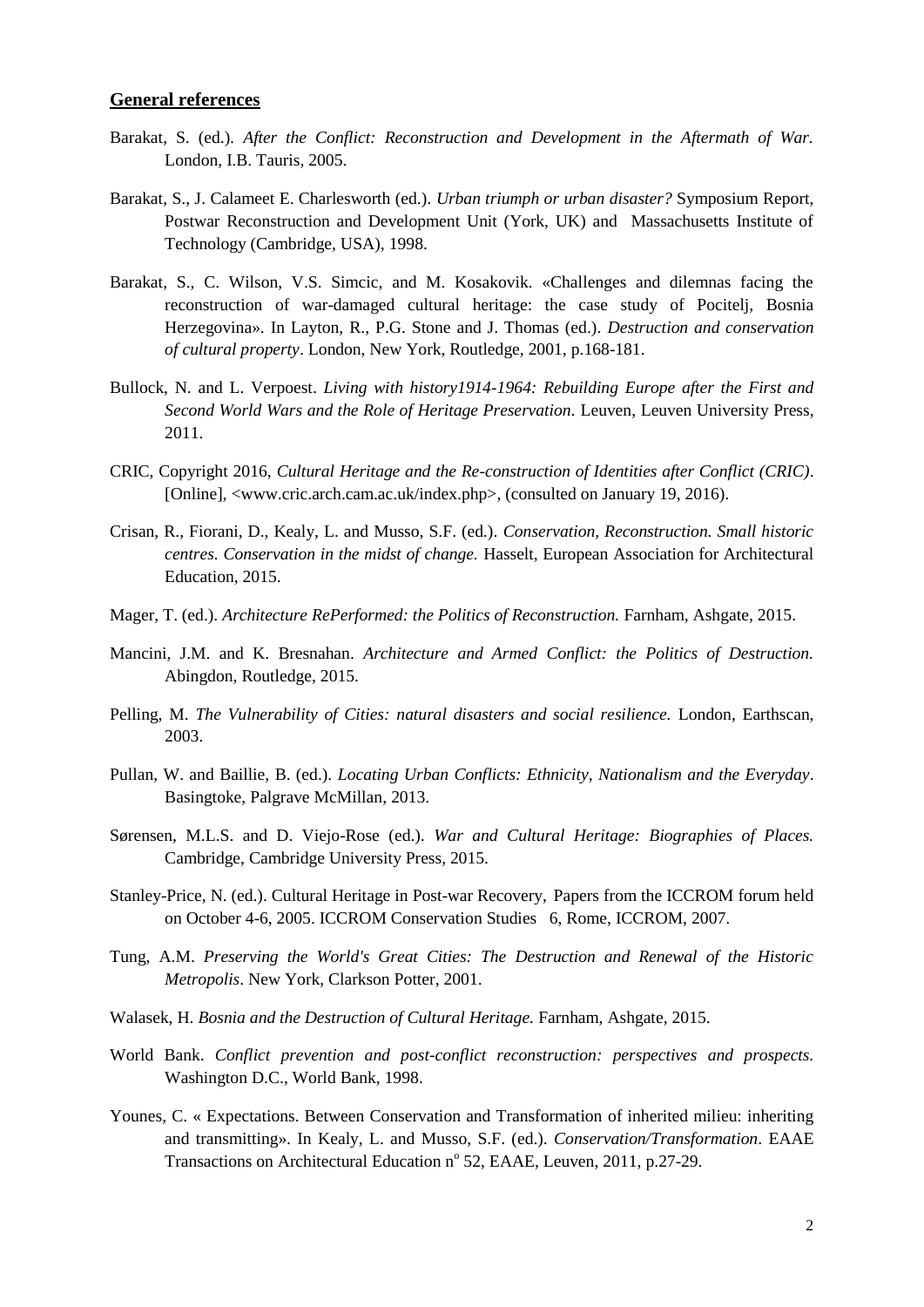### **Theme 1. Challenges of transmission in the face of destruction**

#### *Group A: Conservation of cultural artefacts in the wider context of urban reconstruction*

- Higueras, A. «Aid and Reconstruction of Heritage in the Context of Post-Conflict Societies». Archæologies volume 9, n<sup>o</sup> 1, April 2013, p.91-105.
- Jha, A.K., *et al.* «Chapter 11: Cultural Heritage Conservation». In *Safer Homes, Stronger Communities: A Handbook for Reconstructing after Natural Disasters.* Washington D.C., World Bank, 2010.
- Mattioli, F. «Unchanging boundaries: the reconstruction of Skopje and the politics of heritage». International Journal of Heritage Studies, volume 20, n° 6, 2014, p.599-615.
- Petridou, A. «Urban Regeneration in Post-Conflict Situations». In Perbellini, G. (dir.). *Heritage conservation and enhancement in former conflict zones – Underground defences and fortifications*. Europa Nostra Bulletin, n<sup>o</sup> 66-67, The Hague, 2014, p.13-20.

#### *Group B: Reconstruction of cultural value in the context of social discord/reconciliation*

- Calame, J. and A. Pasic. *Post-Conflict Reconstruction in Mostar: Cart before the Horse.* Divided Cities/ContestedStates Working Paper No. 7, 2009. [Online], <www.conflictincities.org/PDFs/WorkingPaper7\_26.3.09.pdf>, (consulted on January 4, 2016).
- Hadzimuhamedovic, A. «The Built Heritage in the Post-War Reconstruction of Stolac». In Walasek, H. *et.al. Bosnia and the Destruction of Cultural Heritage*. Farnham, Burlington, Ashgate, 2015, p.259-284.
- Hatch Dupree, N. «Cultural Heritage and National Identity in Afghanistan». *Third World* Quarterly, volume 23, n° 5, 2002, p.977-989.
- Jigyasu, R. «Sustainable Post Disaster Reconstruction Through Integrated Risk Management The Case of Rural Communities in South Asia», *Journal of Research in Architecture and Planning*, volume 3, 2004, p.32-43.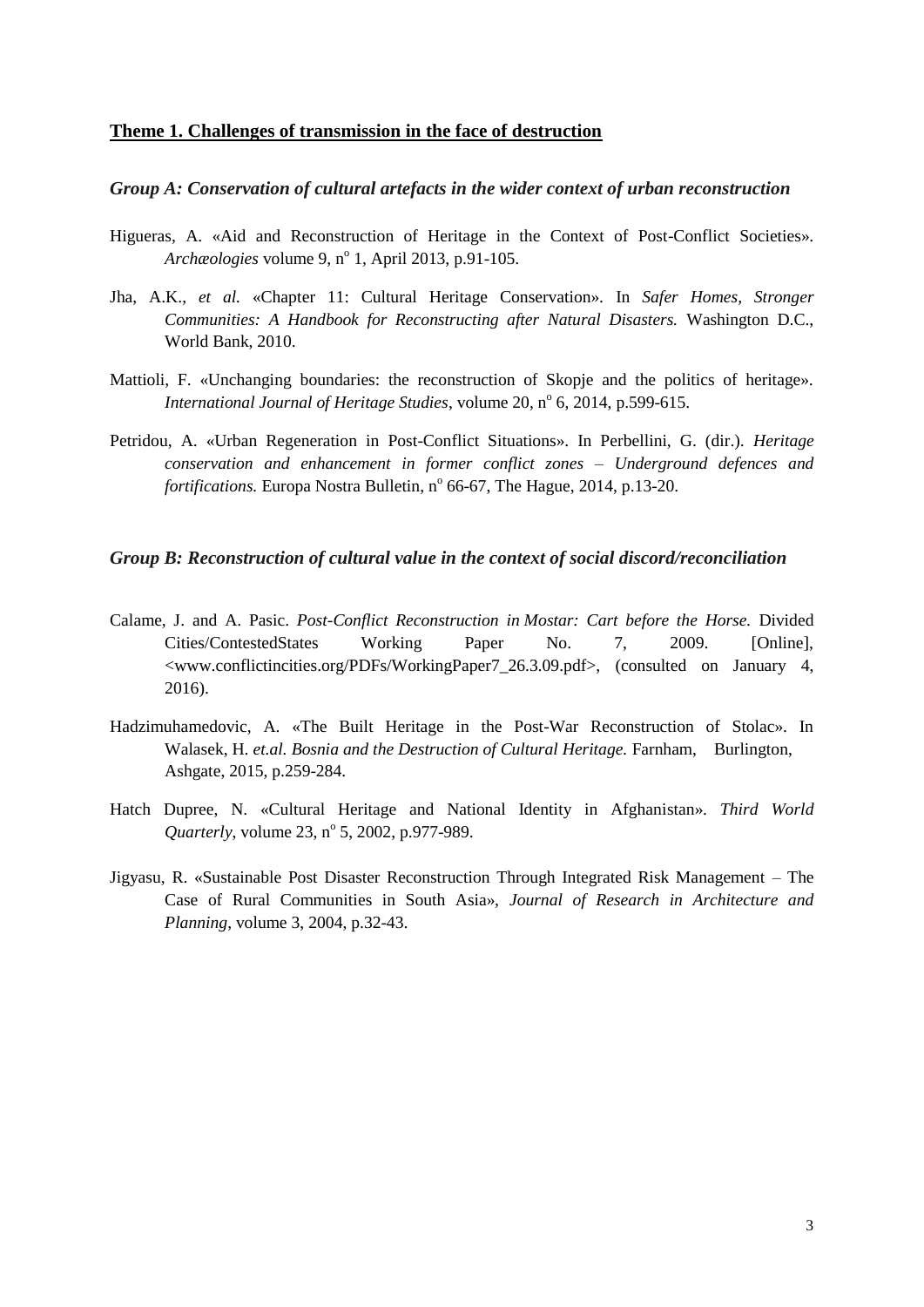### **Theme 2. Challenges for understandings of ethics and key conservation texts**

*Group C: Reciprocity between community-generated actions and the international valorisation of interventions and products*

- Devilat Loustalot, B. «Beyond the Appereance of Heritage: Reconstruction of Historic Areas Affected by Earthquakes in Chile». *ArchNet-IJAR: International Journal of Architectural Research*, volume 7,  $n^{\circ}$  3, 2013, p.24-39.
- Jigyasu, R. «Long-term cultural impacts of disaster decision-making: The Case of Post Earthquake Reconstruction in Marathwada, India». *ArchNet-IJAR: International Journal of Architectural Research*, volume 7, n° 3, 2013, p.14-23.
- Schmidt, L. «Back to the future forward to the past: replacing modernist buildings with reconstructions». *Historic Environment*, volume 25, n<sup>o</sup> 1, 2013, p.33-45.
- Toubekis, G. and M. Jansen. . «The Giant Buddha Figures in Afghanistan: Virtual Reality for Physical Reconstruction?». In Falser, M. and Juneja, M. (ed.). *'Archaeologizing' Heritage? Transcultural Entanglements between Local Social Practices and Global Virtual Realities*. Berlin, Heidelberg, Springer, 2013, p. 143-166.

# *Group D: Evolution in understanding/historical experience of reconstruction from mid-20th century*

- Cameron, C. «From Warsaw to Mostar: The World Heritage Committee and Authenticity». *APT Bulletin*, volume 39, n<sup>o</sup> 2/3, 2008, p.19-24.
- «Dossier Achèvement, Restitution et Reconstruction.» *Monumental. Revue scientifique et technique des monuments historiques*, Semestriel 1, Paris, Éditions du Patrimoine, 2010.
- Dushkina, N. «Historic reconstruction: prospects for heritage preservations or metamorphoses of theory?» In Stanley-Price, N. and J. King (ed.). *Conserving the Authentic: essays in honor of Jukka Jokilehto.* ICCROM Conservation Studies 10, Rome, ICCROM, 2009, p.83-94.
- Roman, A. « Reconstruction from the Venice Charter to the Charter of Cracow 2000». In *Estrategias relativas al patrimonio cultural mundial. La salvaguarda en un mundo globalizado. Principios, practicas y perspectivas. 13th ICOMOS General Assembly and Scientific Symposium. Actas*. Madrid, Comité Nacional Español del ICOMOS, 2002, p. 117-119.
- Stovel, H. «Origins and Influence of the Nara Document on Authenticity». *APT Bulletin,* volume 39, n<sup>o</sup> 2/3, 2008, p.9-17.